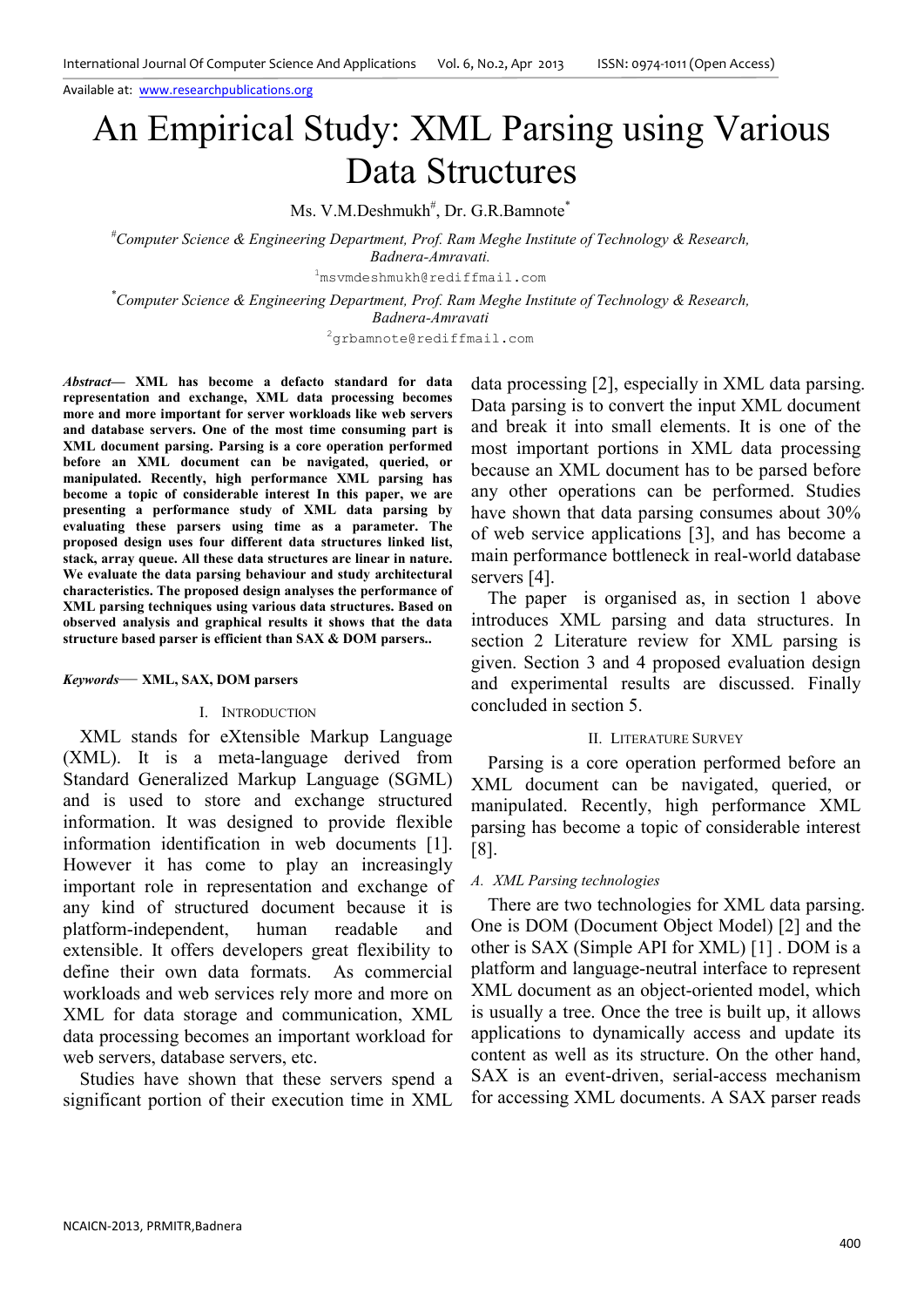an XML document as a stream and invokes call back functions provided by the application. Compared to a SAX parser, a DOM parser is much more complex, and hence, much slower. In DOM the data retrieval time can be improved by using cache as a temporary file [5]. After retrieving data from database, the data is saved at cache. This model is very efficient compared to old model and gives better performance for data retrieval. A different approach described SEDOM [4], based on a new compression approach and a set of manipulation algorithms, which enable many DOM operations to be performed when the data are in the compressed format, and allows individual parts of a document to be compressed, decompressed and manipulated. It can be used to efficiently manipulate very large XML documents. The SAX like validating XML parser [13] uses a schemaspecific approach. The schema compiler first transforms the schema into an intermediate representation called generalized automata which abstracts the computations required to parse XML documents. An implementation method for DTDbased XML parser is also presented [20] ,according to the requirements of the XML-based network management interface testing system and the syntax and semantic rules of XML. An efficient parsing framework was developed based on the idea of placing internal physical pointers within the XML document that allow the navigation process to skip large portions of the document during parsing[20]. The research shows how to generate such internal pointers in a way that optimizes parsing using constructs supported by the current W3C XML standard.

The tree representation is equally important in XML parsing. The technique presented by [21] allows to represent the tree structure of an XML document in an efficient way. The representation exploits the high regularity in XML documents by compressing their tree structure; the latter means to detect and remove repetitions of tree patterns.

## *B. Parallel XML Parsing*

Parallel XML parsing (PXP) leverages the growing prevalence of multicore architectures in all sectors of the computer market and yields

significant performance improvements. The parallel XML

parser consists of an initial preparsing phase to determine the structure of an XML document followed by a full parallel parse [8] .The results of preparsing are then used to help partition the XML document for data parallel processing. The XML document would be divided into some number of chunks, and each thread would work on the chunks independently. As the chunks are parsed, the results are merged. This parallel approach focuses on DOM-style parsing where a tree data structure is created in memory that represents the document.

A hybrid XML SAX parser has been implemented [21] efficiently. To handle inherent data dependencies in XML while still allowing reasonable scalability, a 4-stage software pipeline with a combination of strictly sequential stages and stages that can be further data-parallelized within the stage are utilised. Thus a hybrid between pipelined parallelism and data parallelism is proposed. The same research is being extended further to design a general model. The kernel of the model is a stealing-based dynamic load balancing mechanism by which multiple threads are able to process disjointed parts of the XML document in parallel with balanced load distribution [7]. The model also provides a novel mechanism to trace the stealing actions, and the equivalent sequential results are obtained by gluing the multiple parallelrunning results together. The basic idea of stealing based scheme is that every thread works on its own local task queue and whenever it runs out of the task it steals the task from other thread's task queue. This model uses queue as a data structure.

## *C. XML Parsing in Databases*

XML parsing is generally known to have poor performance characteristics relative to transactional database processing. Yet, its potentially fatal impact on overall database performance is being underestimated. XML parsing performance is a key obstacle to a successful XML deployment for realworld database applications. There is a considerable share of XML database applications which are prone to fail at an early and simple road block: XML parsing [9]. Processing model for storing and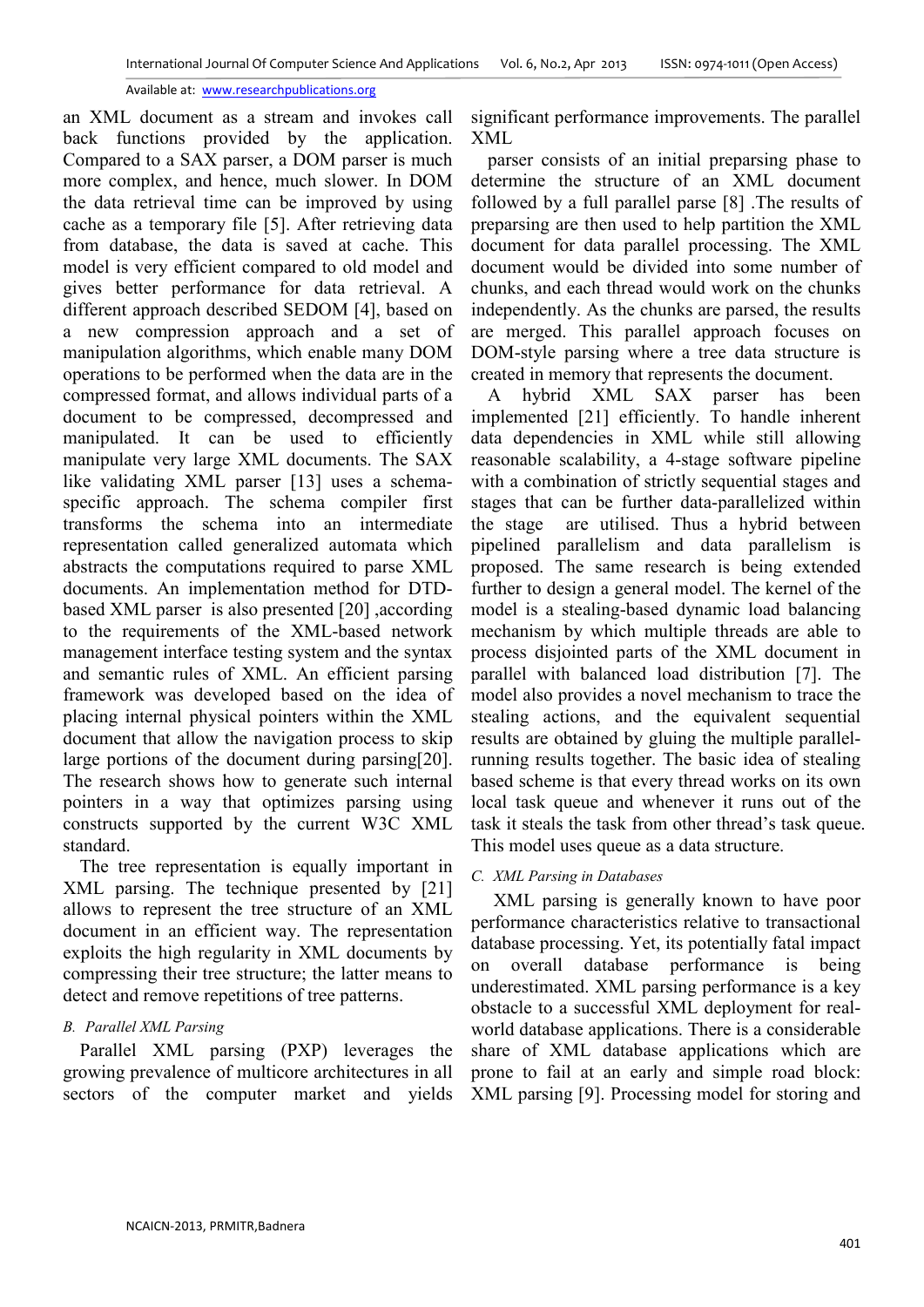building XML document in data transfer between XML and relational database is available [6]. In this model, a XML document is parsed and its elements are stored in a single table of database instead, it is not necessary to read the nodes according to their hierarchical structure, thus leveraging the workload of DOM building to memory by the algorithm called Tree-Branch inter growth. XML can be used to both store and enforce organizational data definitions, thus providing a synergetic framework for leveraging the potential of knowledge management (KM) tools [18]. XML provides a flexible markup standard for representing data models. KM provides IT processes for capturing, maintaining, and using information. [22] presents a parallel solution to XML query application through the combination of parallel XML parsing and parallel XML query. The XML parsing is based on arbitrary XML data partition and parallel sub-tree construction with the final merging procedure. After XML parsing, the region encodings of XML data are obtained for relation matrix construction in that the XPath evaluation in query procedure is based on relation matrix.

## III. PROPOSED WORK

A software program called an XML parser (or an XML processor) is required to process the XML document. The XML parser reads the XML document, checks its syntax, reports any errors and allows programmatic access to the documents contents. An XML document is considered well formed if it is syntactically correct. XML syntax requires a single root element, a start tag and end tag for each element, properly nested tags and attribute values in quotes. Furthermore, XML is case sensitive, so the proper capitalization must be used in element and attribute names. A document that properly conforms to this syntax is well formed document. Parsers can support the Document Object Model and Simple API for XML for accessing a document content programmatically using languages. A DOM based parser builds a tree structure containing the XML document's data in memory. A SAX based parser processes the document and generates events (i.e. notification to the application) when tags, text, comments etc are

encountered. These events return data from the XML document [8].

 For the design of XML parser, we focus on XML documents which include an elements, attributes, and text/values in XML documents. Although a text can appear anywhere within the start and end tag of an element, we shall first assume that it is strictly enclosed by start and end element tags, e.g., <author>Jack</author>.

 An XML parser can be built by extracting tokens(e.g. start and end tags) from a document by reading it from the beginning. With the help of data structure, we can parse it. For example, A DOM tree can be built by extracting tokens (e.g. start and end tags) from a document by reading it from the beginning. A stack (S) is maintained and is initially empty. This stack essentially stores the information of all the ancestors (in the DOM tree) of the current element being processed in the document. When a start element tag say  $\leq e$  is read, a DOM node (de) is created for element (e) and any (attribute, value) pair that is associated with the element is parsed and stored, by creating the necessary DOM nodes. If S is not empty, then this implies that (de)'s parent node has already been created. If (e) encloses text, then a DOM node for the text is also created and linked as a "text" child of de. When an end element tag say  $\langle e \rangle$  is read, e is checked with the top of stack S. If the element names do not match, then the parsing is aborted as the document is not wellformed. Otherwise, the top of S is popped and the parsing continues. After the last character of the document is processed, if S is empty, then the entire DOM tree has been constructed. Otherwise, the document is not well-formed.

 We serially parse the document with start tag and end tag. When start tag will be encountered, we add node in data structure and when end tag encounter then check the current node with end tag, if it matches then parsing continues. If the element names do not match, then the parsing is aborted as the document is not well-formed. Here we parse XML document with the help of three parsers. First is DOM parser, implemented using java API for XML and generates DOM tree by calculating time taken to parse the document.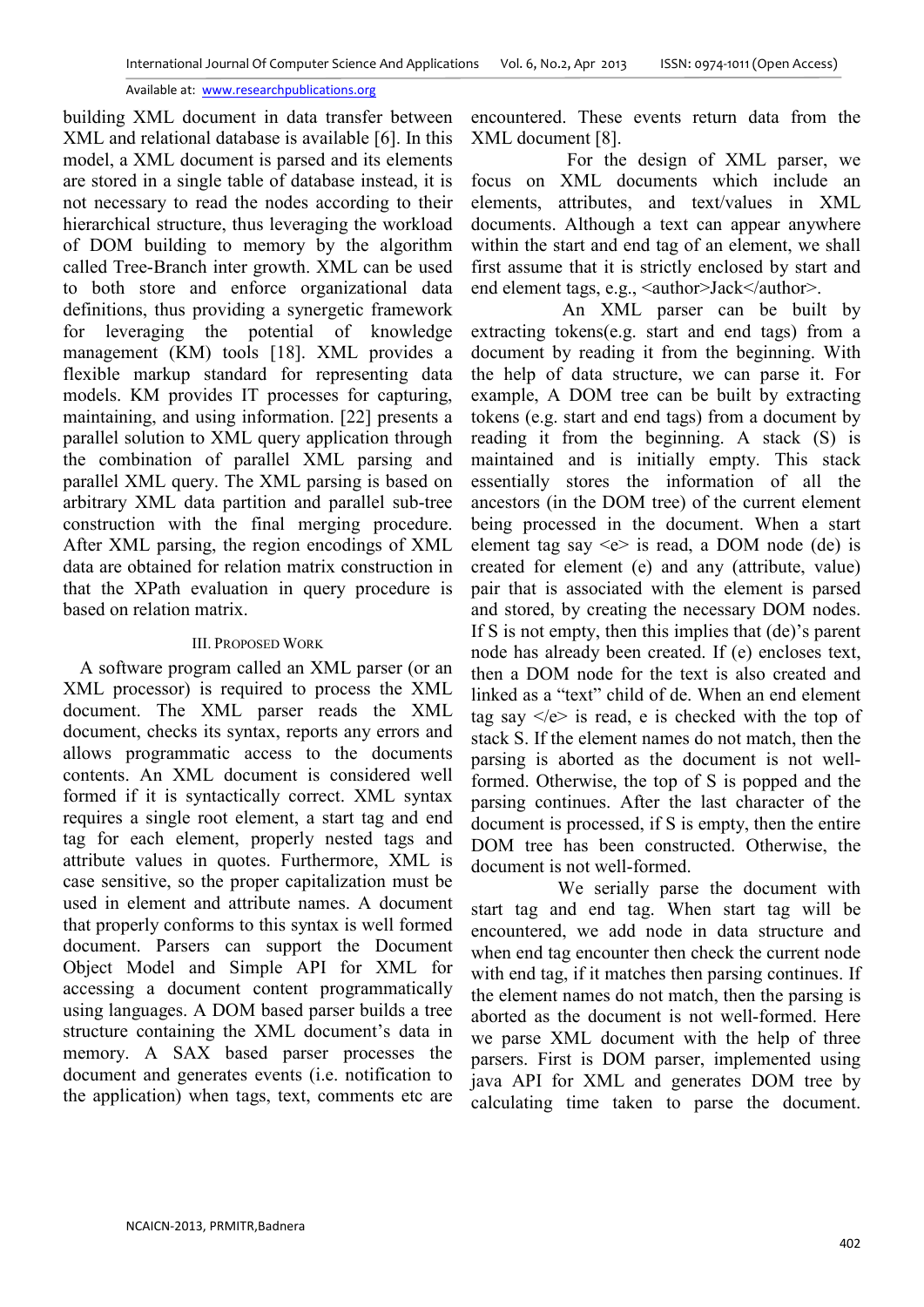Second is SAX parser, implemented using API for XML and generates events by calculating time taken to parse the document. And third, proposed parser is implemented using java string library with the help of data structures like Queue, Linked list, Array and Stack and generates events by calculating time taken to parse the document.



Fig. 1 Architecture View.

## *A. Algorithm*

- *1) Get XML file.*
- *2) Initialize variable to calculate time and space.*
- *3) Append "? " as a delimiter at the end of file.*
- *4) Get start tag using String functions.*
- *5) Add start tag to the Data Structure.*
- *6) Get end tag and check with the last tag in the Data Structure.*
- *7) If start tag and end tag matches, remove it from the Data Structure.*
- *8) Repeat steps 4 to 7 until Data Structure become null.*
- 9) *Calculate space and time taken to parse XML file.*

## IV.EXPERIMENTAL RESULTS

In this work, XML documents are the input to the system. We have used SAX parser & DOM Parser. In implementation, we have implemented data structure based parser using java string library. SAX and DOM are implemented using java API for XML processing and all the elements, attributes, values are parsed according to the sequence. The parsed document and the parsing time and space are shown in text area. SAX and DOM parsers uses

Stack as a data structure to parse the XML documents.

The proposed design uses different data structures Linked List, Queue, Stack and Array to parse XML document. All the elements, attributes, values are parsed according to the sequence. The parsed document is shown in text area and also the parsing time and space is displayed.

After parsing the document using above parsers, we compare SAX, DOM and data structure based parser as per the time and space taken to parse XML document and shows performance evaluation using graphs.



Fig. 2 Performance Evaluation of XML Parser for Time.



Fig. 2 Performance Evaluation of XML Parser for Space.

## V. CONCLUSION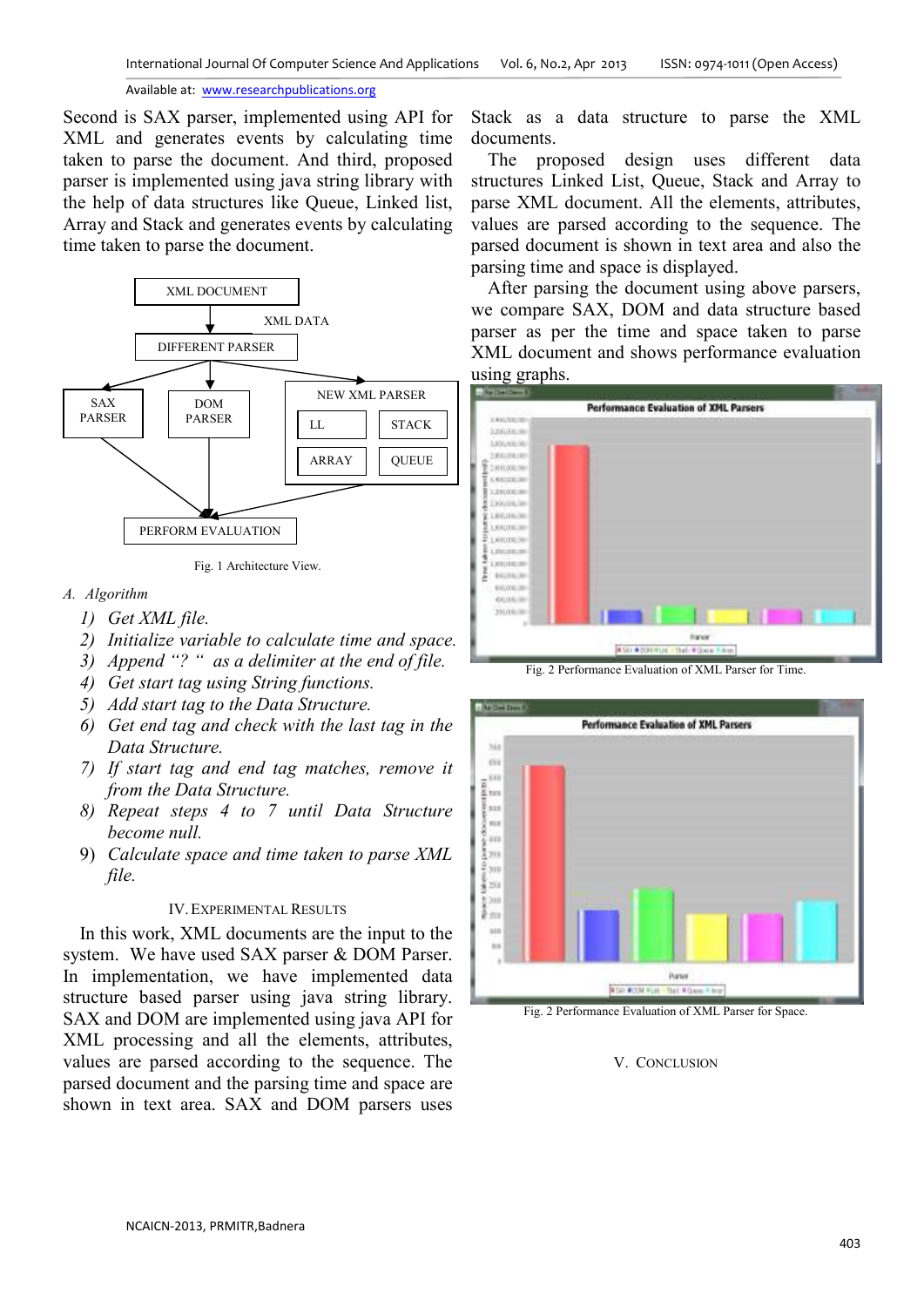As a language for semi-structured documents, XML has emerged as the core of the web services architecture and is playing crucial roles in messaging systems, databases, and document processing. XML document must be parsed for validation. XML parsing is generally known to have poor performance characteristics relative to transactional database processing.

Traditionally SAX and DOM parsers are use to parse the XML document. DOM creates tree structure of whole XML document in main memory and parses the document. Unfortunately, DOM has some penalty over performance characteristics. This method involves reading the entire file and storing it in a tree structure, which may be inefficient, slow, and it can be a strain on resources. One alternative is SAX. SAX allows you to process a document as its being read, which avoids the need to wait for all of it to be stored before taking action. SAX generates events by fetching contents from secondary storage during parsing and unfortunately secondary storage is slower.

Data structure based parser works in main memory and uses various data structure for parsing. In the implementation, the proposed parser removes the elements from document and serially checks if the document is well formed or not using Linked list, Queue, Stack and Array simultaneously, which increases its performance over SAX and DOM parser.

In future, we can make more efficient XML parser using data structures and DTD file. DTD file is used for Validation purpose. We can also improve the performance by caching result of highly referenced files.

#### **REFERENCES**

- [1] W3C, "Extensible markup language (XML)." [Online]. Available: http://www.w3.org/XML.
- [2] W3C, "Document object model (DOM) level 2 core specification." [Online]. Available: http://www.w3.org/TR/DOM-Level-2-Core.
- [3] Billy B.L. Lim, H. Joseph Wen, "The impact of next generation XML" in Journal of Information Management & Computer Security, 10/1, 2002, pp. 33-40, MCB University Press.
- [4] Fangju Wang, Jing Li, Hooman Homayounfar, " A space efficient XML DOM parser" in Journal of Data & Knowledge Engineering,Volume 60, Issue 1, January 2007, Pages 185-207.
- [5] Yusof Mohd Kamir, Mat Amin Mat Atar, "High Performance of DOM Technique in XML for Data Retrieval,"in International Conference on Information and Multimedia Technology IEEE, 2009.
- [6] Li Gong,Liu Gao-Feng, Liu Zhong, Ru-Kui. "XML Processing by Tree-Branch symbiosis algorithm", in 2nd International Conference on Future Computer and Communication. IEEE 2010.
- [7] Lu W., Dennis Gannon "Parallel XML Processing by Work Stealing ",in High performance Distributed Computing archive Proceedings of the 2007 workshop on Service-Oriented computing performance. 2008. Monterey Clifornia USA page31-38.
- [8] Lu W., Y. Pan, and K. Chiu," A Parallel Approach to XML Parsing "in The 7th International Conference on Grid Computing, IEEE/ACM 2006.
- [9] Nicola M. and J. John," XML Parsing: a Threat to Database Performance", in Proc. of the12th International Conference on Information and Knowledge Management, pages 175–178, 2003.
- [10] Power James F., Brian A Malloy." Program annotation in XML: a parse-tree based approach", in Proceedings of the Ninth Working Conference on Reverse Engineering (WCRE'02) 2002.
- [11] Seung Min Kim, Suk I. Yoo, "DOM tree browsing of a very large XML document: Design and implementation", in Journal of Systems and Software, Volume 82, Issue 11, November 2009, Pages 1843-1858.
- [12] Hazem M., El-Bakry and Nikos Mastorakis, "Performance Evaluation of XML Web Services for Real-Time Applications", in International Journal of Communications, Issue 2, Volume 3, 2009.
- [13] Gao Z., Y. Pan, Y. Zhang, and K. Chiu. 'A High Performance Schema-Specific XML Parser", IEEE Intl. Conf. on e-Science and Grid Computing, pages 245–252, Dec. 2007.
- [14] Lu W., K. Chiu, A. Slominski, , and D. Gannon" A Streaming Validation Model for SOAP Digital Signature", in 14th IEEE International Symposium on High Performance Distributed Computing (HPDC-14) July 2005.
- [15] Engelen Robert A.van, "Constructing Finite State Automata for High Performance Web Services", in Proceedings of the International Symposium on Web Services(ISWS), 2004.
- [16] M. Huhns and M. P. Singh. Service-Oriented Computing: Key Concepts and Principles, IEEE Internet Computing, 9(1):75–81, Jan. 2005.
- [17] R. A. V. Engelen. A framework for service-oriented computing with C and C++Web service components. ACM transactions on Internet Technology, 8(3):1–25, 2008.
- [18] James R. Otto, James H. Cook and Q.B. Chung, " Extensible markup language and knowledge management", in Journal of Knowledge Management, Volume 5, No. 3, 2001, pp. 278-284, MCB University Press.
- [19] Fernando Farfán, Vagelis Hristidis, Raju Rangaswami, "2LP doublelazy XML parser" in Journal of Information Systems, Volume 34, Issue 1, March 2009, Pages 145-163.
- [20] Giorgio Busatto, Markus Lohrey, Sebastian Maneth, "Efficient memory representation of XML document trees", in Journal of Information Systems, Volume 33, Issue 4-5, June-July 2008, Pages 456-474.
- [21] Pan Yinfei, Ying Zhang, Kenneth Chiu, "Hybrid Parallelism for XML SAX Parsing", in International Conference on Web Services IEEE, 2008.
- [22] Chen Rongxin, Weibin Chen, "A Parallel Solution to XML Query Application" in the Proceedings of the International Conference on Computer Science and Information Technology IICCSIT), Vol. 6, pages 542-546,IEEE, 2010
- [23] Kai Ning, Luoming Meng," Design and Implementation of the DTDbased XML Parser", in Proceedings of ICCT 2003.
- [24] Kotsakis Evangelos, Klemens Böhm, "XML Schema Directory: A Data Structure for XML Data Processing", in First International Conference on Web Information Systems Engineering (WISE'00),Proceedings, pp 62-69, June 19-21, 2000, Hong Kong, China, IEEE CS Press.